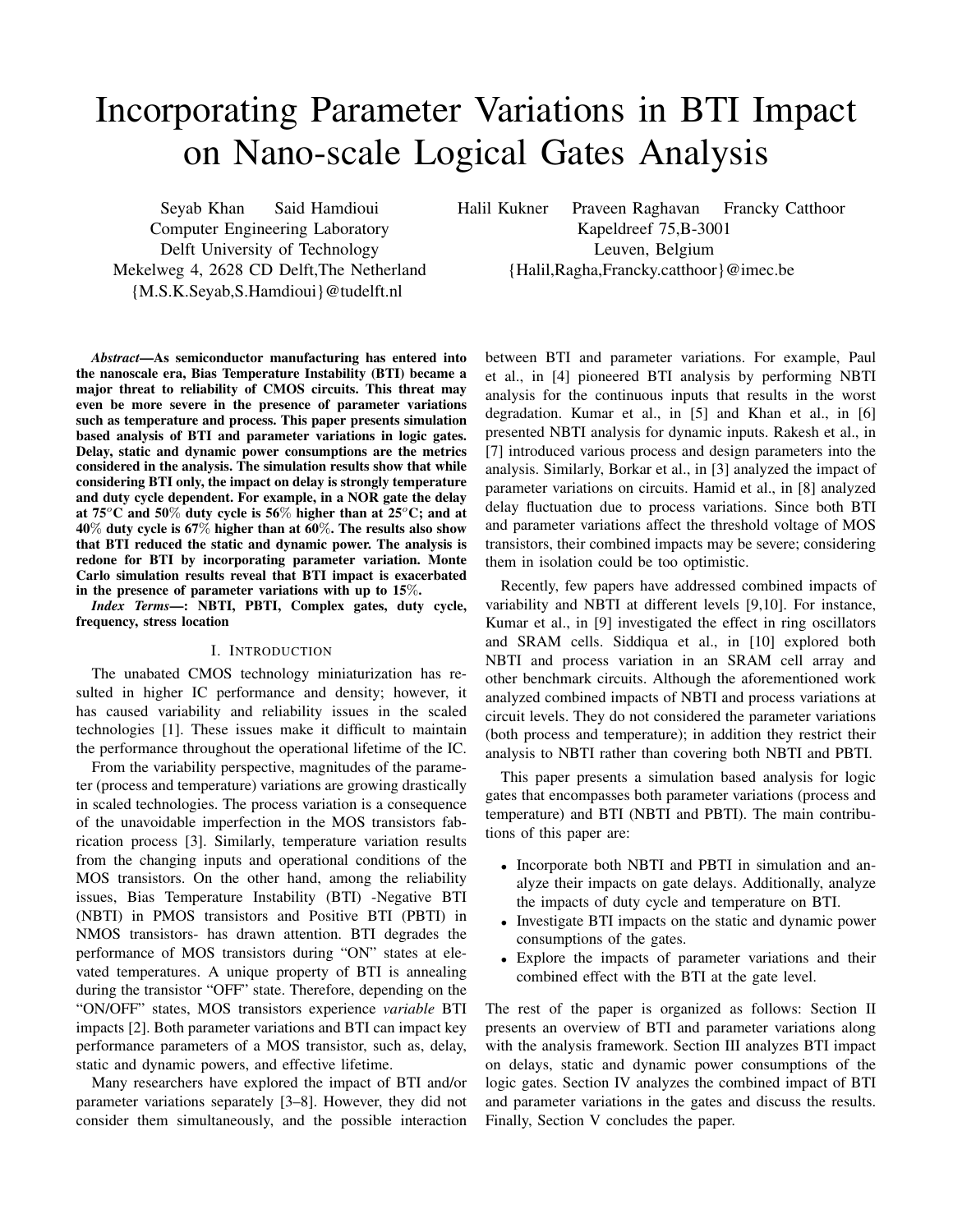

Fig. 1.  $\Delta V_{th}$  due to BTI and parameter variations

#### II. BACKGROUND AND ANALYSIS FRAMEWORK

Fig. 1 shows the threshold voltage increment  $(\Delta V_{th})$  due to BTI, parameter variations and their interaction. The rest of this section describes BTI mechanism and parameter variations in MOS transistors in perspective of their contribution to the threshold voltage increment.

#### *A. BTI Mechanism*

BTI degradation results from several electro-chemical processes in the MOS transistors under different stress conditions. The processes that take place in a PMOS transistor under *negative* gate stress cause NBTI, and those taking place in an NMOS transistor under *positive* gate stress cause PBTI.

During BTI, the Silicon Hydrogen bonds  $(\equiv S_i-H)$  breaking take place at the Silicon-Silicon dioxide  $(Si-SiO<sub>2</sub>)$  interface. The broken Silicon bonds ( $\equiv$ Si-) trap at the Si-SiO<sub>2</sub> interface, thus known as interface traps and the released H atoms/molecules diffuse toward the poly gate. The *number of interface traps (N<sub>IT</sub>)* depends on  $\equiv$  Si-H bond breaking rate  $(k_f)$ , H and H<sub>2</sub> diffusion rates (D<sub>H</sub> and D<sub>H<sub>2</sub>), and  $\equiv$ Si-bond</sub> recovery rate  $(k_r)$ . The overall process has been described by a well-known Reaction-Diffusion (RD) model [2] as follows:

$$
N_{IT}(t) = \left(\frac{k_f.N_o}{k_r}\right)^{2/3} \cdot \left(\frac{k_H}{k_{H_2}}\right)^{1/3} \cdot (6.D_{H_2}.t)^{1/6},\tag{1}
$$

where  $N_o$ ,  $k_H$ ,  $k_{H_2}$  and t, represent initial bond density, H to  $H_2$  conversion rate,  $H_2$  to H conversion rate inside  $SiO_2$ layer, and time, respectively. It has been argued in [2,12,13] that  $k_f$ ,  $k_H$  and  $D_H$  are temperature dependent and so is BTI. Similarly,  $N<sub>o</sub>$  parameter depend on the process and operational temperature.

Interface traps at the  $Si-SiO<sub>2</sub>$  interface oppose the applied gate stress resulting in the threshold voltage increment ( $\Delta V_{th}$ ) of MOS transistors. The relation between N<sub>IT</sub> and  $\Delta V_{th}$  is:

$$
\Delta V_{th} = (1 + m) \cdot q \cdot N_{IT} / C_{ox} \cdot \gamma \cdot \chi,\tag{2}
$$

where m, q, and  $C_{ox}$  are the holes/mobility degradation that contribute to the  $V_{th}$  increment [14], electron charge, and oxide capacitance, respectively.  $\gamma$  represents the stress duration of the transistor with respect to the total input period (i.e., *duty cycle*). Moreover,  $\chi$  is a BTI coefficient with  $\chi$ =1 for NBTI and  $\chi$ =0.5 for PBTI [15].

#### *B. Parameter variation*

As shown in Fig. 1, parameter variations may be a result of either the process variation or the temperature variations. These two variations are described as follows:

#### *Process variation*

These are one time variations that occur during the fabrication and cause deviation of process parameters from their designated values [19]. Examples of process variations include drift in parameters such as, channel effective length  $(L_{\text{eff}})$ , width  $(W_{\text{eff}})$ , oxide thickness, and dopant concentration. Variations in the process parameters are usually described by some probability density functions such as, Guassian distribution. Variation in the process parameters affect the  $V_{th}$  of the MOS transistor by the given Stolk's formula [17]:

$$
\sigma_{V_{th}} = C. \frac{1}{\sqrt{W_{eff}.L_{eff}}},\tag{3}
$$

where C is a technology dependent constant. The above relation reveals that variations in the process parameters have complementary impacts on  $V_{th}$  of the MOS transistor.

# *Temperature variation*

This is a dynamically varying parameter that reflects the changing operating conditions of the transistor. Temperature variation has widely diverse impacts on the MOS transistor. For instance, temperature increment causes  $V_{th}$  reduction that speed up the transistor. Moreover, temperature elevation causes increasing trend in the leakage current of the transistor.

Temperature dependence of the  $V_{th}$  can be extracted from the generalized analytical formulation of  $V_{th}$  as given by [18]:

$$
V_{th} = C_{vt} - \frac{Q_{ss}}{C_o} + \Phi_{ms},\tag{4}
$$

where  $C_{vt}$  is a constant and  $Q_{ss}$  is the surface charge at the Si-SiO<sub>2</sub> interface. Moreover,  $\Phi_{ms}$  is a temperature dependent  $Si-SiO<sub>2</sub>$  work function difference and is given by [18].

$$
\Phi_{ms} = -0.61 - \Phi_F(T),\tag{5}
$$

 $\Phi_F(T)$  is Fermi potential. The above equation shows that temperature increment reduces the work function difference and consequently lowers the  $V_{th}$ . Temperature impacts on leakage currents and power are also reported in [19].

#### *C. Gate Delay Model*

Threshold voltage variation of the MOS transistor either due to BTI or parameter variations has its impact on the gate delay [12]. A generalized formula that relate V<sub>th</sub> variations ( $\Delta V_{th}$ ) in a transistor to the gate delay is given by [4]:

$$
\Delta D = \frac{n.\Delta V_{th}}{(V_{gs} - V_{th})},\tag{6}
$$

where n is a constant representing the velocity saturation index of carriers in the MOS transistor channel.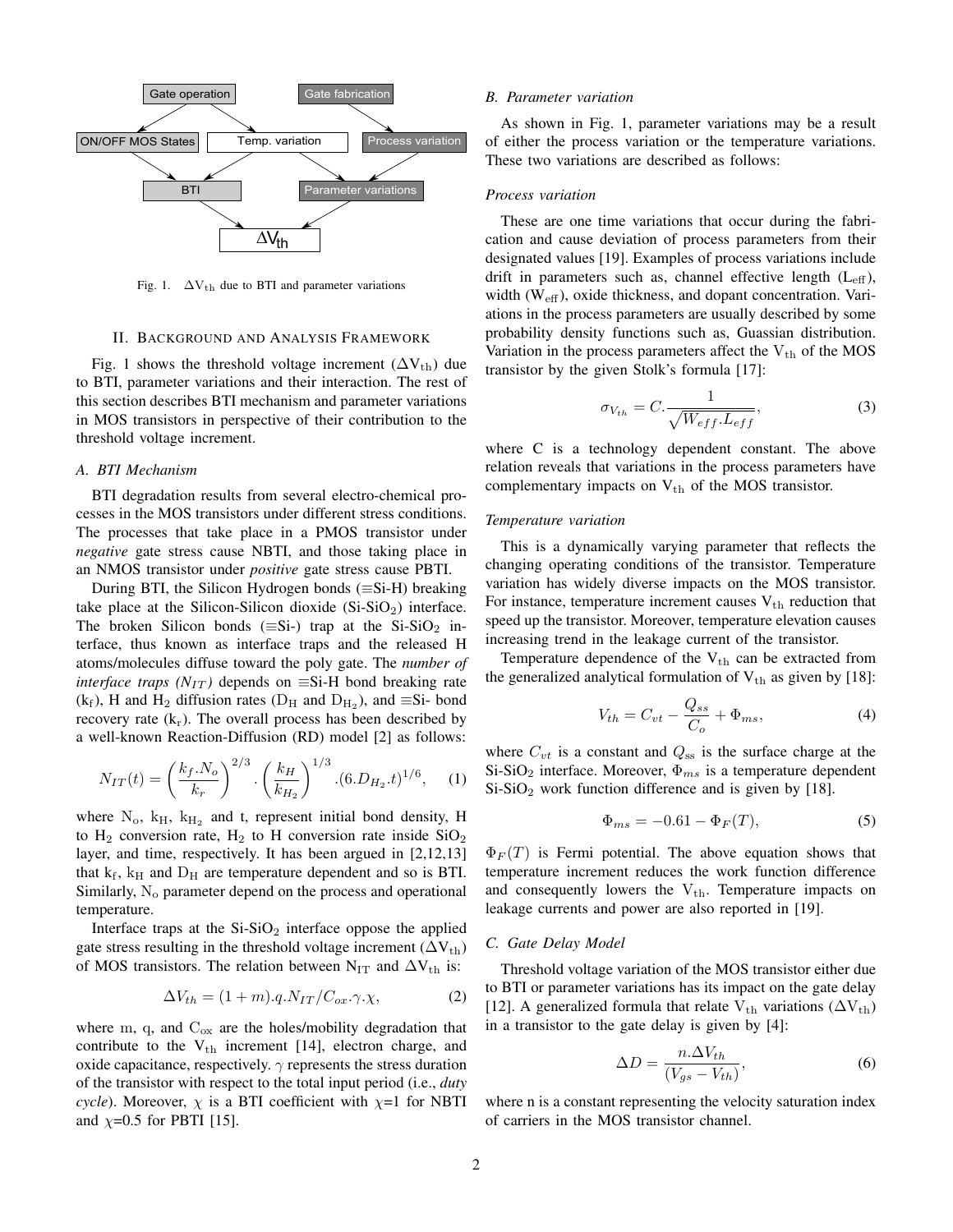## *D. Analysis Framework*

The analyses presented in this paper address the impacts of both BTI and parameter variations in the gates. For this analysis, a framework shown in Fig. 2 has been developed.  $Stage(A)$  of the figure is used for degradation free simulation of the gates. For this case, the gates are synthesized using 45nm PTM transistor models and simulated using HSPICE to get a reference for analyses. Thereafter, at Stage(B) of the figure Verilog-A modules are added to each transistor to get BTI augmented gates. Depending on biasing input of each transistor, the Verilog-A module produces  $\Delta V_{th}$  that binds BTI impact to the additional gate delay ( $\Delta D$ ). Finally, variations of Stage(C) are introduced to investigate the combined impacts of BTI and parameter variations.



Fig. 2. Schematics of the BTI analysis framework

# III. BTI IMPACTS

This section analyzes BTI impacts in logic gates such as, NOR, OR, NAND, AND. Initially, it presents BTI impact on delay degradation of the gates. Thereafter, it investigates BTI impacts on static and dynamic powers of the gates.

## *A. Delay Degradation*

Sakuri et al., in [20], argued that the gate output rise and fall transition times depend on the  $V_{th}$  of the PMOS and NMOS transistors, respectively. Since NBTI causes  $\Delta V_{th}$  to PMOS transistor, and PBTI causes  $\Delta V_{th}$  to NMOS transistors [11]. Therefore, analysis in this section considers gate rise transition times for estimating BTI impact. However, PBTI impact is augmented in the analysis and can be measured by focusing on the falling transition time of the gates.

Analyses in this paper are inspired by the observations that the duty cycle and temperature have *significant* contributions to the BTI induced delay in the gates. We argue that impact of the duty cycle on the delay is strongly gate type dependent. A given duty cycle can result in lower or higher additional in different gates. On the other hand, temperature increment results in higher BTI impacts regardless of the gate type.

Let us consider a two inputs NOR gate that is analyzed using the previously mentioned framework. The analyses are carried out at various temperature and duty cycles, and the results are shown in Fig. 3. In Fig. 3(a) BTI induced delay variation in the gate under three different temperatures is shown. The figure shows that BTI causes only 19.09% additional delay



Fig. 3. (a) BTI induced delay increment in NOR gate at different temperatures as a function of time (b) BTI induced delay increment in NOR gate at different duty cycles as a function of time

to gate at  $25^{\circ}$ C. However, when the temperature increases to 75<sup>o</sup>C, BTI induced delay approaches to 29.75%. The 56% increment in BTI induced delay with the temperature elevation can be justified by  $k_f$ ,  $k_H$ , and  $D_{H_2}$  (see Eq. 1) dependence on temperature [2].

In addition to the temperature dependence, BTI induced delay dependence on duty cycle of the gate inputs is explored. Duty cycle is the percentage of a period that the inputs of gate remain high. Fig. 3(b) shows the BTI induced delay variation in a NOR gate under the three duty cycles. The figure shows that variation in the duty cycle has a significant impact on the BTI induced delays. For example, at 50% duty cycle BTI cause 24.53% additional delays to the gate. However, at 40% duty cycle, additional delay due to BTI increases to 31.46%, while the delay due to BTI becomes only 18.57% at 60% duty cycle.

The analyses are extended to other logic gates(i.e., OR, NAND and OR). It is observed that OR is synthesized from a NOR gate with a NOT gate at its output. Therefore, rising transition at the OR output results from combined PBTI impacts in NOR part and NBTI impact in NOT part. Similarly, falling transition at the OR output results from combined PBTI impacts in NOR part and NBTI impact in NOT part.

TABLE I BTI IMPACT (% INCREMENT) ON DELAY OF THE LOGIC GATES AT DIFFERENT TEMPERATURES AND DUTY CYCLES (D.C.)

| <b>Temp</b>    | D.C | <b>NOR</b> | <b>OR</b> | <b>NAND</b> | <b>AND</b> |
|----------------|-----|------------|-----------|-------------|------------|
| $25^{\circ}$ C | 40  | 23.88      | 6.04      | 9.88        | 14.57      |
|                | 50  | 19.09      | 8.79      | 7.49        | 16.88      |
|                | 60  | 14.49      | 12.87     | 6.43        | 21.47      |
| $50^{\circ}$ C | 40  | 29.51      | 9.98      | 16.07       | 17.32      |
|                | 50  | 24.53      | 14.19     | 14.75       | 19.68      |
|                | 60  | 23.14      | 18.36     | 12.70       | 28.93      |
| $75^{\circ}$ C | 40  | 34.12      | 12.26     | 18.58       | 22.77      |
|                | 50  | 29.75      | 16.87     | 16.60       | 22.48      |
|                | 60  | 24.56      | 25.66     | 15.94       | 30.84      |

The analyses are performed at different temperature  $(25^{\circ}C,$ 50 $\degree$ C, 75 $\degree$ C) and duty cycles (40\%, 50\%, 60\%). Table I shows the simulation results of the analyses. Column 2 shows BTI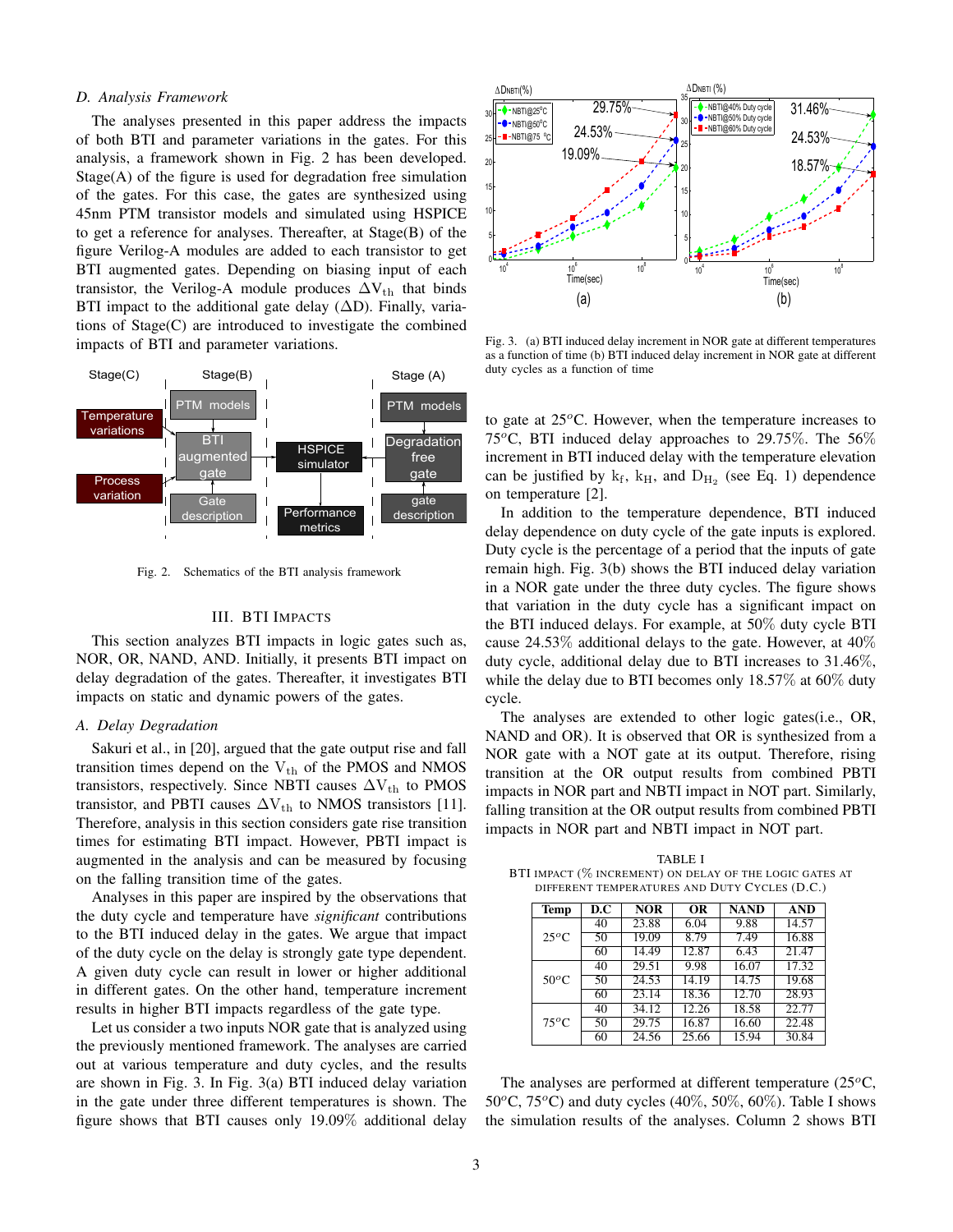impact the NOR gate and column 3 presents BTI impact in OR gate under the mentioned conditions. Comparison of the impacts reveals that elevation in the temperature exacerbate the BTI impact in both gates. However, increment in the duty cycle lowers the impact in NOR gate, while causes increment in the impact on OR gate. For example, the in NOR gate at 75<sup>o</sup>C and 40\% duty cycle, the additional delay is 31.46\%. while the additional delay reduces to  $34.12\%$  at  $60\%$  duty cycle. However, the duty cycle increment from  $40\%$  to  $60\%$ causes additional delay increment from 12.26% to 25.66%.

It can be concluded that impact of duty variation depend on the gate type and that temperature increment exacerbates BTI impact regardless of the gate type.

# *B. Power Degradation*

Power consumption in a gate comes from two parts i.e., Static power and Dynamic power. The static power consumption is a result of leakage current that occurs when all inputs hold some stable logic levels. With switching at the inputs, charging and discharging take place in the MOS capacitances that result in dynamic power consumption. The static and dynamic power consumption of NOR and OR gates are given in Table 4. The table shows that without considering BTI in the gates, the absolute values of both static and dynamic powers increase with the temperature elevation.

TABLE II STATIC AND DYNAMIC POWER (WATT) IN A NOR AND OR GATES WITHOUT CONSIDERING BTI

| $Temp^oC$                                        |       | <b>NOR</b> | ΟR    |           |  |  |
|--------------------------------------------------|-------|------------|-------|-----------|--|--|
|                                                  | SP    | DР         | SP    | DР        |  |  |
| 25                                               | 13.8n | $2.48\mu$  | 12.1n | $4.93\mu$ |  |  |
| 50                                               | 16.2n | $2.59\mu$  | 14.5n | $5.13\mu$ |  |  |
| 75                                               | 18.3n | $2.62\mu$  | 16.4n | $5.31\mu$ |  |  |
| *SP= Static Power, <sup>+</sup> DP=Dynamic Power |       |            |       |           |  |  |

## *Static Power*

Static power results from leakage current that consists of various components, such as sub-threshold leakage, gate leakage, reverse-biased junction leakage, punch-through leakage, and gate-induced drain leakage. Among these sub-threshold leakage and gate leakage are dominant and they are temperature dependent. Column 2 of Table II shows the leak power in the NOR gate when the PMOS transistors are in the OFF state. The power shows an increasing trend with the temperature elevation.

The NOR gate is again analyzed using the framework mentioned in the previous section for static power. The analyses are carried out at various temperatures and 50% duty cycle, and the results are shown in Fig. 4(a). The figure shows that static power reduction follows a trend opposite to that of the delay increment. For example, the static reduction is 10.25% at 25<sup>o</sup>C, however, the reduction is only 7.35% at 75<sup>o</sup>C. *The lower reduciton in static power at higher temperature can be attributed to the higher static power in the absence of BTI in the gate as shown in colunms 2 and 4 of Table II*.



Fig. 4. (a) Static power reduction in as a function of time (b) Dynamic power reduction in as a function of time

#### *Dynamic power*

The dynamic power consumption of a gate is due to the current that flows during switching of the gate from one state to another. This current charges the internal nodes of the transistors and flows from the *supply* to the *ground* when the p-channel transistor and n-channel transistor turn on simultaneously during the transition.

Results of the BTI induced dynamic power variation in a NOR gate at various temperatures and 50% duty cycle are shown in Fig. 4(b). The result shows that dynamic power also follow the reduction trend and can approach up to  $3.70\%$  lower than the reference fresh gate at  $75^{\circ}$ C. However, unlike the static power, the dynamic power degradation increases with temperature. The trend can be attributed to the reduction in the saturation current of the transistors during the switching.

The analysis are extended to other logic gates that are simulated at different temperature (25 $\rm ^{o}C$ , 50 $\rm ^{o}C$ , 75 $\rm ^{o}C$ ) and 50% duty cycles. Table III shows BTI induced static power (columns 2,4,6, and 8) reduction becomes less significant at higher temperature. However, BTI induced reduciotn in dynamic power increases with temperature elevation. The impact of temperature on the dynamic power reduction is too small in our preliminary analysis. *we plan to investigate reason of the smaller temperature impact on the dynamic power and include it in the final paper*.

TABLE III STATIC AND DYNAMIC POWER REDUCTION (%)IN A NOR GATE

| Temp                                             | <b>NOR</b> |       | OR        |      | <b>NAND</b> |      | AND   |      |
|--------------------------------------------------|------------|-------|-----------|------|-------------|------|-------|------|
|                                                  | *SP        | $+DP$ | <b>SP</b> | DP   | <b>SP</b>   | DР   | SP    | DР   |
| 25                                               | 10.25      | 3.06  | 12.66     | 3.53 | 11.41       | 3.30 | 13.06 | 3.81 |
| 50                                               | 8.43       | 3.46  | 9.80      | 3.74 | 9.73        | 3.71 | 10.34 | 4.23 |
| 75                                               | 7.35       | 3.70  | 8.42      | 4.17 | 8.30        | 3.92 | 8.74  | 4.57 |
| *SP= Static Power, <sup>+</sup> DP=Dynamic Power |            |       |           |      |             |      |       |      |

It can be concluded that in the absence of BTI, static power increases with the temperature elevation. Therefore, BTI induced static power will be smaller in percent but its absolute value will be higher. On the other hand, dynamic power has a weak dependence on the operational temperature.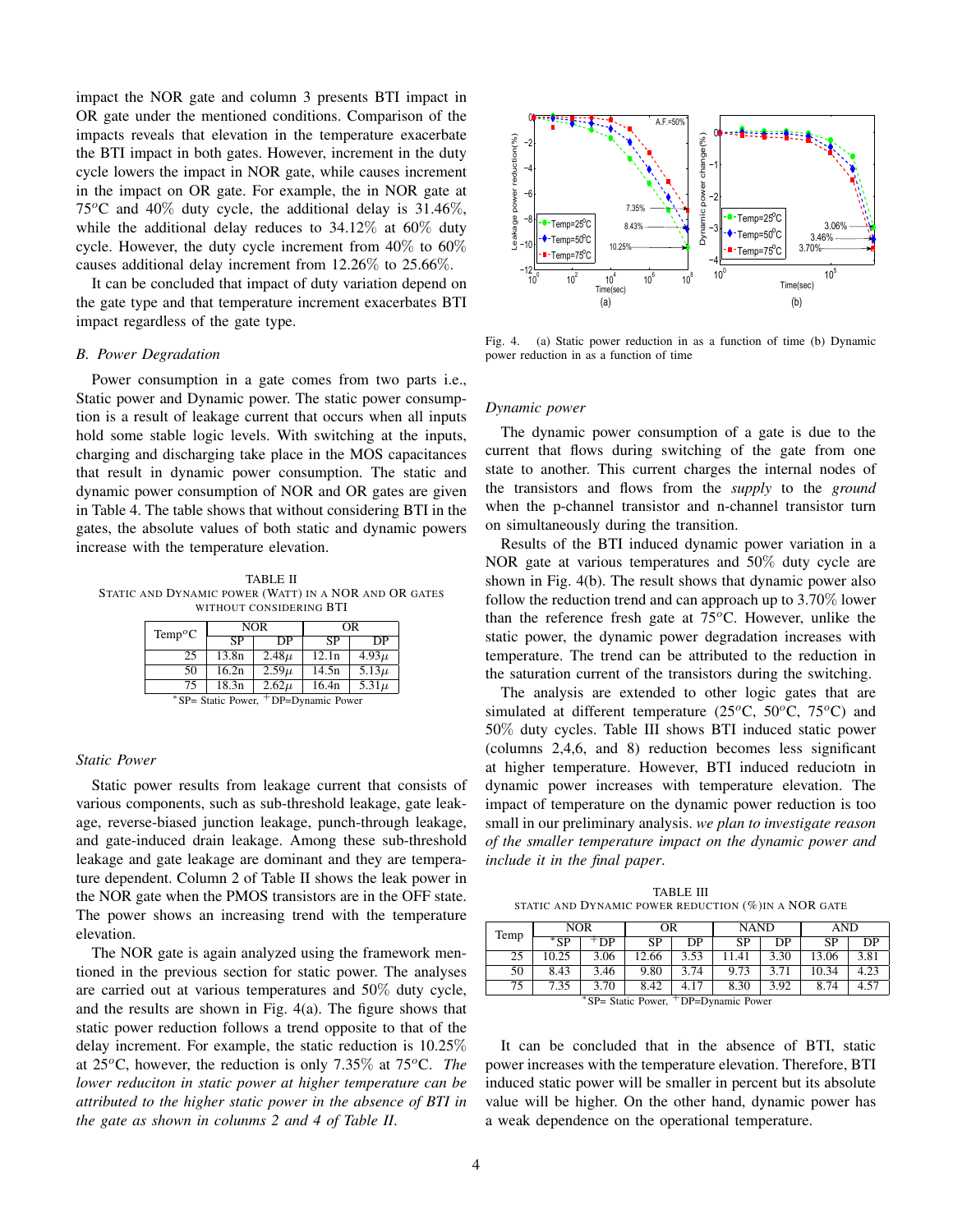

Fig. 5. (a) Variations in temperature of a gate (b) Variation in the process parameter (PMOS length) of NOR gate (c) Percent delay variation in the NOR gate under temperature variation (d) Percent delay variation in the NOR gate under process parameter variations

## IV. BTI AND PARAMETER VARIATIONS IMPACT

This section analyzes the combined impacts of BTI and parameter variations. Initially, it analyzes impact of the variations and then combine with BTI.

# *A. Parameter Variations*

Parameter variation is a combination of temperature and process variations. The spread in the temperature and process parameters represent variation in junction temperature due to variation in the gate inputs and process parameters, respectively. These variations and their impact on a NOR gate are described as follows:

- Different inputs at the gate cause variation in the junction temperature. Capturing the exact variations are strongly the workload dependent, however, Gaussian's distribution is suitable enough to for approximating the impacts. Fig. 5(a) plot the distribution of operational temperature using Gaussian's distribution. Delay of the NOR gate is analyzed using Monte Carlo simulations for the temperature distribution and result are shown in Fig. 5(c). The figure shows that fluctuations in the delay linearly follows the temperature variation, the peak-to-peak variation in the delay is 10%, however, the mean value of variation in the delay is only 0.46% than the reference.
- The imperfection in the fabrication process results in the process parameters variations. The process parameters considered for the variation in the analysis include PMOS and NMOS channel lengths, and widths. Fig. 5(b) shows an example of the variations i.e., PMOS channel length variation in 45nm PTM [22] transistors. Results of Monte

Carlo simulations of the NOR gate is shown Fig. 5(d). The figure shows distribution of the delay approaches 20% with variation in the process paremeters. However, unlike the temperature variation, the mean value of the delay variation is about 5%. Francky et, al., in [21] have also reported a similar trend, however the exact physical mechanism is not understood yet.



Fig. 6. Delay variation in a NOR gate under the parameters variations

• To observe the combined effects of temperature and process parameter variation, simulations are performed on the NOR gate. Results of the simulation are presented in Fig 6 which shows that peak-to-peak variation in the delay become approaches 20% and the mean value of delay increment is about 6%.